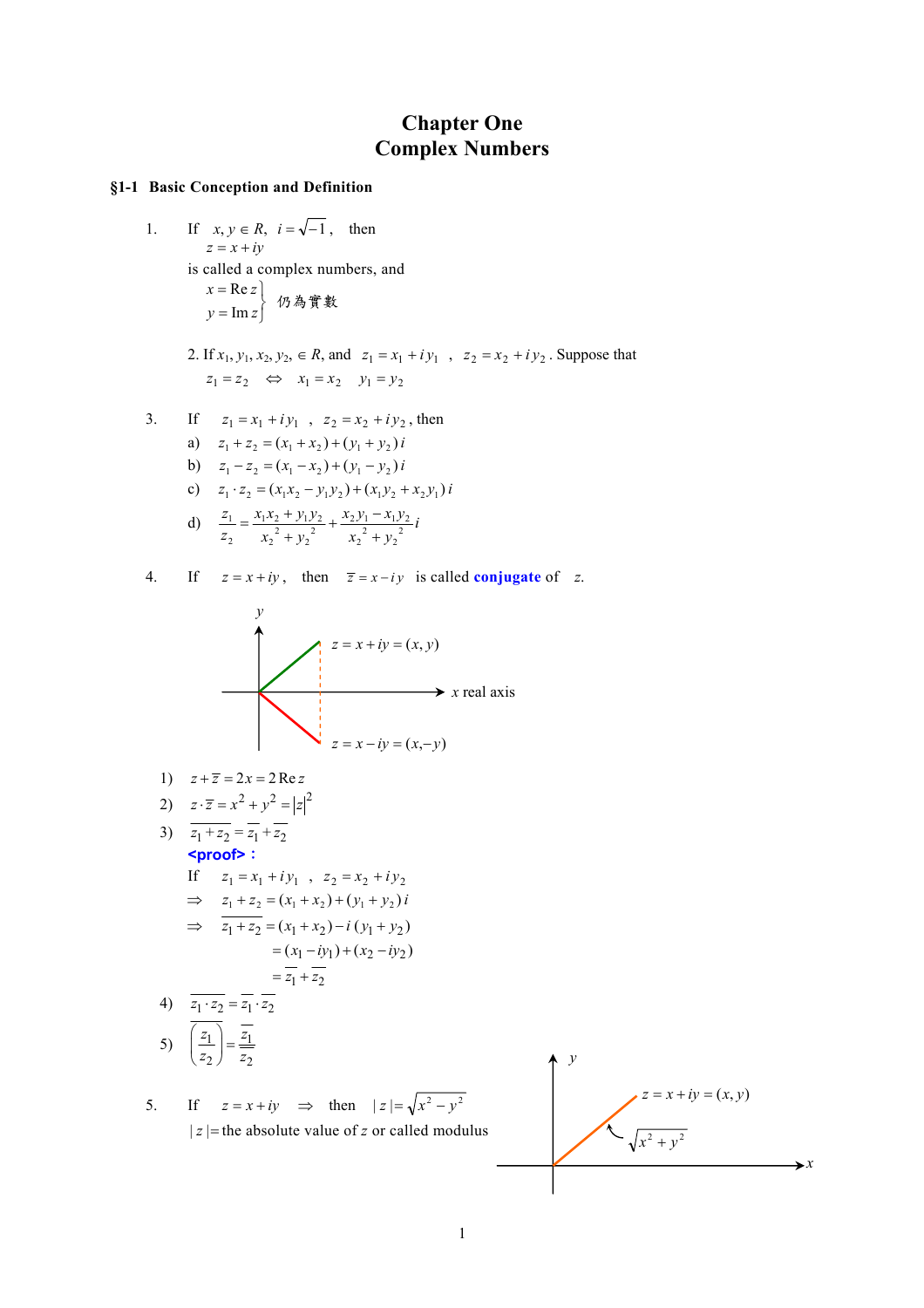由上圖所示亦可知  $|z| = \sqrt{x^2 + y^2}$  = The distance from point  $(x, y)$  to the origin  $(0, 0)$ .

1) 
$$
z \cdot \overline{z} = x^2 + y^2 = |z|^2 \implies |z| = \sqrt{z \overline{z}}
$$
  
\n2)  $|z| = \sqrt{x^2 + (-y)^2} = \sqrt{x^2 + y^2} = |\overline{z}|$   
\n3)  $|z_1 \cdot z_2| = |z_1| \cdot |z_2|$   
\n**Proof5:**  
\n $|z_1 \cdot z_2|^2 = (z_1 z_2) \cdot (\overline{z_1 z_2})$   
\n $= (z_1 \cdot z_2) \cdot (\overline{z_1 z_2})$   
\n $= (z_1 \cdot \overline{z_1}) \cdot (z_2 \cdot \overline{z_2})$   
\n $= |z_1|^2 \cdot |z_2|^2$   
\n $\implies |z_1 \cdot z_2| = |z_1| \cdot |z_2|$  (Another proof: refer to p. 14 in the textbook of A. David Wunsch.)  
\n4)  $\left| \frac{z_1}{z_2} \right| = \frac{|z_1|}{|z_2|}$ 

**Example 1** 

 $(1+i\sqrt{3})$ 

*i*

+

**<Sol.>** 

Using property (4), we have

$$
\left| \frac{(3+4i)^5}{(1+i\sqrt{3})} \right| = \frac{\left| (3+4i)^5 \right|}{\left| 1+i\sqrt{3} \right|} = \frac{\left( \sqrt{3^2 + 4^2} \right)^5}{\sqrt{1^2 + \left( \sqrt{3} \right)^2}} = \frac{5^5}{2}
$$

 $=$  ?

6. If  $z = x + iy \implies |z| = \sqrt{x^2 + y^2}$  (Pythagorean expression)  $\Rightarrow$   $|z| \ge \sqrt{x^2} = |x| \ge x = \text{Re } z$ So, we obtain the following inequality  $|z| \geq Re z$ 

1) Triangle Inequality I:  $|z_1 + z_2| \leq |z_1| + |z_2|$ **<proof>**:

$$
|z_1 + z_2|^2 = (z_1 + z_2)(\overline{z_1 + z_2})
$$
  
\n
$$
= (z_1 + z_2)(\overline{z_1 + z_2})
$$
  
\n
$$
= z_1\overline{z_1} + z_1\overline{z_2} + \overline{z_1}z_2 + z_2\overline{z_2}
$$
  
\n
$$
= |z_1|^2 + |z_2|^2 + z_1\overline{z_2} + z_2\overline{z_1}
$$
  
\n
$$
= |z_1|^2 + |z_2|^2 + 2 \operatorname{Re}(z_1\overline{z_2})
$$
  
\n
$$
\leq |z_1|^2 + |z_2|^2 + 2|z_1\overline{z_2}|
$$
  
\n
$$
= |z_1|^2 + |z_2|^2 + 2|z_1||z_2|
$$
  
\n
$$
= |z_1|^2 + |z_2|^2 + 2|z_1||z_2|
$$
  
\n
$$
= (|z_1| + |z_2|)^2
$$
  
\n
$$
\Rightarrow |z_1 + z_2| \leq |z_1| + |z_2|
$$
  
\n2) Triangular Inequality II:  $|z_1 - z_2| \leq |z_1| + |z_2|$   
\n3) Triangular Inequality III:  $|z_1 + z_2| \geq ||z_1| - |z_2||$   
\n4. General case:  
\n
$$
|z_1 + z_2 + \dots + z_n| \leq |z_1| + |z_2| + \dots + |z_n|
$$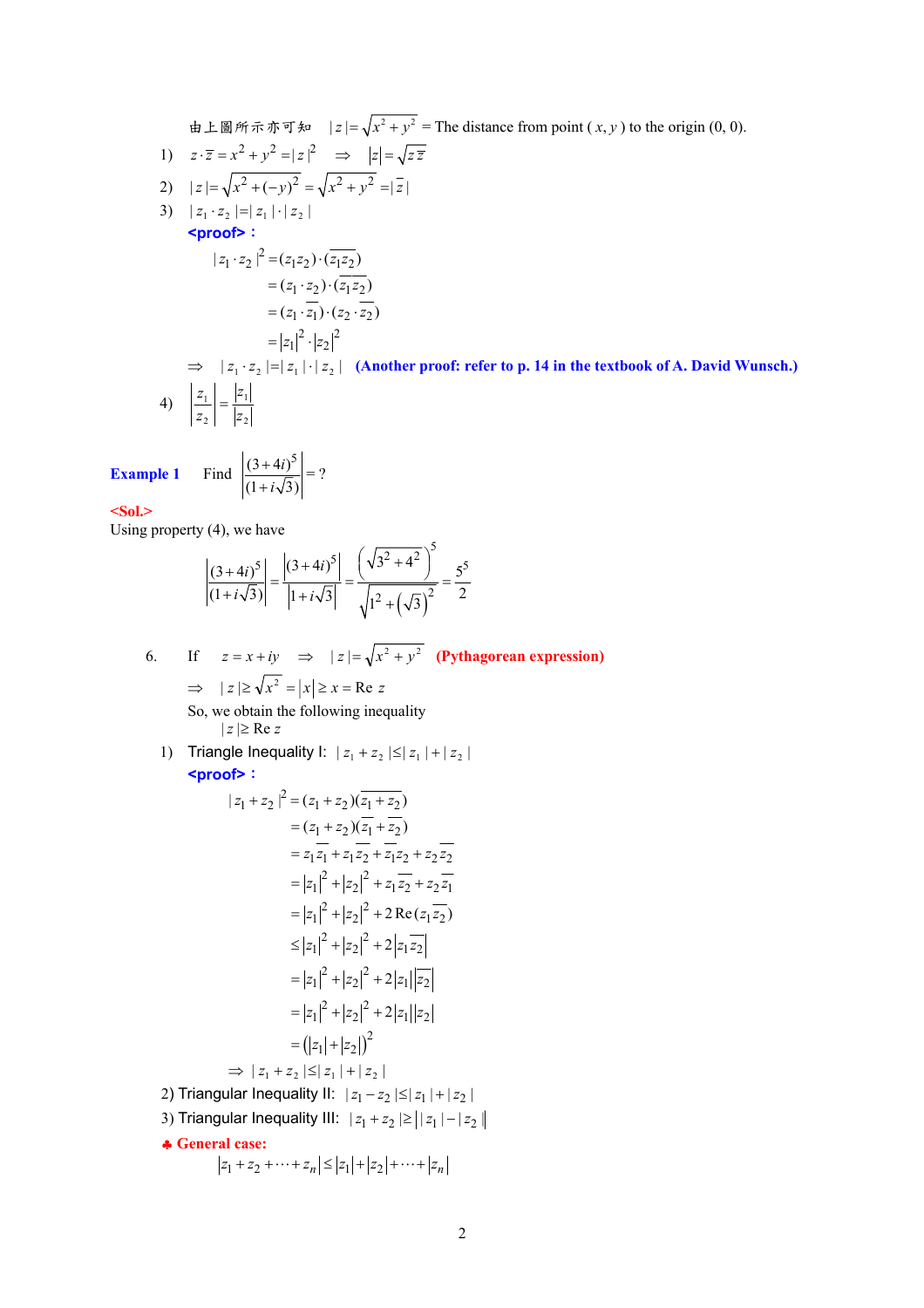7.  $z = x + iy = r(\cos\theta + i\sin\theta)$ Rectangular form Polar form

其所代表的意義如下所示:

*y x z* = *x* + *iy r* 0 *x* θ *y*

$$
\begin{aligned}\n\downarrow \text{F} &= r \cos \theta \\
\downarrow y = r \sin \theta \\
\text{where } r : \text{ is the modulus of } z \\
\theta : \text{ is the argument of } z \quad \text{(Denoted by } \theta = \arg(z))\n\end{aligned}
$$
\nand\n
$$
r = |z| = \sqrt{x^2 + y^2}
$$
\n
$$
\cos \theta = \frac{x}{\sqrt{x^2 + y^2}}
$$
\n
$$
\sin \theta = \frac{y}{\sqrt{x^2 + y^2}}
$$
\n1)  $z = r (\cos \theta + i \sin \theta) = r [\cos(\theta + 2n\pi) + i \sin(\theta + 2n\pi)]$ , where  $n \in I$ .\n2) If  $-π < θ ≤ π \Rightarrow θ$  is the principal argument of  $z$ . (**±M**) =  $π e^{i\theta} = \cos \theta + i \sin \theta$   
\n $\Rightarrow z = r (\cos \theta + i \sin \theta) = r e^{i\theta}$   
\n4) **DeMoivre's Theorem**\n
$$
(e^{i\theta})^n = e^{in\theta} \text{ or } (\cos \theta + i \sin \theta)^n = \cos n\theta + i \sin n\theta
$$
\n
$$
= \cos n\theta + i \sin n\theta
$$
\n
$$
= \cos n\theta + i \sin n\theta
$$
\n5) If  $z_1 = r_1 (\cos \theta_1 + i \sin \theta_1)$   
\n $z_2 = r_2 (\cos \theta_2 + i \sin \theta_2)$   
\nthen  $z_1z_2 = r_1r_2 [\cos (\theta_1 + \theta_2) + i \sin (\theta_1 + \theta_2)]$   
\nand  $\frac{z_1}{z_2} = \frac{r_1}{r_2} [\cos (\theta_1 - \theta_2) + i \sin (\theta_1 - \theta_2)]$ 

$$
= \frac{r_1}{r_2} e^{i(\theta_1 - \theta_2)}
$$
  
**Example 1** Find  $(1 + i\sqrt{3})^{11} = ?$ 

**<Sol.>** 

1. 
$$
1 + i\sqrt{3} = 2\angle(\pi/3)
$$
  
\n2.  $(1 + i\sqrt{3})^{11} = (2\angle(\pi/3))^{11} = 2^{11} \left[ \cos\left(\frac{11\pi}{3}\right) + i\sin\left(\frac{11\pi}{3}\right) \right] = 2^{10} - i2^{10}\sqrt{3}$ 

 $(\theta_1 - \theta_2)$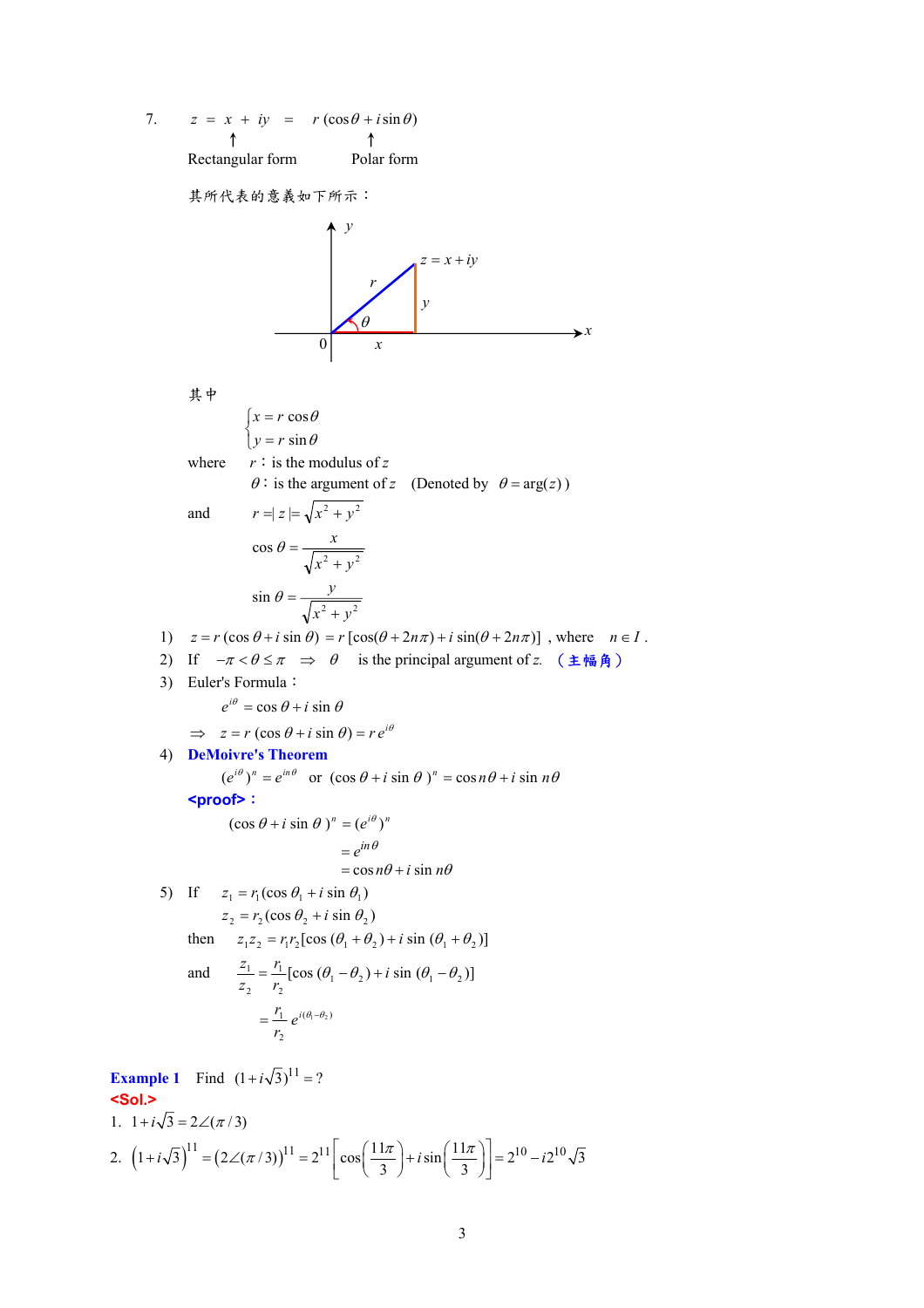**H.W. 1** (a) By considering the expression  $(p - q)^2$ , where *p* and *q* are nonnegative real numbers, show that

$$
p+q \leq \sqrt{2}\sqrt{p^2+q^2} .
$$

(b) Use the preceding result to show that for any complex number *z* we have  $|\text{Re}(z)| + |\text{Im}(z)| \le \sqrt{2} |z|$ .

(c) Verify the preceding result for  $z = 1 - i\sqrt{3}$ .

(d) Find a value for z such that the equality sign holds in (b).

【本題摘自:**A. David Wunsch,** *Complex Variable with Applications***, 3rd ed., Exercise 1.3, Prob. 41, Pearson Education, Inc., 2005**.】

**H.W. 2** (a) By considering the product of  $1 + ia$  and  $1 + ib$ , and the argument of each factor, show that

$$
an^{-1}(a) + \tan^{-1}(b) = \tan^{-1}\left(\frac{a+b}{1-ab}\right)
$$

where *a* and *b* are real numbers.

(b) Use the preceding formula to prove that

$$
\pi = 4 \left[ \tan^{-1} \left( \frac{1}{2} \right) + \tan^{-1} \left( \frac{1}{3} \right) \right]
$$

Check this result with a pocket calculator.

(c) Extend the technique used in (a) to find a formula for  $\tan^{-1}(a) + \tan^{-1}(b) + \tan^{-1}(c)$ .

【本題摘自:**A. David Wunsch,** *Complex Variable with Applications***, 3rd ed., Exercise 1.3, Prob. 43, Pearson Education, Inc., 2005**.】

**H.W. 3** (a) Consider the inequality  $|z_1 + z_2|^2 \le |z_1|^2 + |z_2|^2 + 2|z_1||z_2|$ . Prove this expression by algebraic means (no triangle).

**KHint>** Note that  $|z_1 + z_2|^2 = (z_1 + z_2)(\overline{z_1 + z_2}) = (z_1 + z_2)(\overline{z_1} + \overline{z_2})$ . Multiply out  $(z_1 + z_2)(\overline{z_1} + \overline{z_2})$ , and use the facts that for a complex number, say, *w*

$$
w + \overline{w} = 2 \operatorname{Re}(w)
$$
 and  $|\operatorname{Re}(w)| \le |w|$ .

(b) Observe that  $|z_1|^2 + |z_2|^2 + 2|z_1||z_2| = (|z_1| + |z_2|)^2$ . Show that the inequality proved in part (a) leads to the triangle inequality

$$
|z_1 + z_2| \le |z_1| + |z_2|.
$$

【本題摘自:**A. David Wunsch,** *Complex Variable with Applications***, 3rd ed., Exercise 1.3, Prob. 44, Pearson Education, Inc., 2005.**】

# 8. **Fractional Power**

- If  $w = z^{1/n} \implies z = w^n$
- $\Rightarrow$  *w* is the *n*-th root of *z*

1) If 
$$
\begin{cases} z = r (\cos \theta + i \sin \theta) \\ w = R (\cos \varphi + i \sin \varphi) \\ r [\cos(\theta + 2k\pi) + i \sin (\theta + 2k\pi) \\ = r (\cos \theta + i \sin \theta) \end{cases}
$$

$$
=R^{n}(\cos n\varphi + i\sin n\varphi)
$$

$$
\Rightarrow \begin{cases} R = \sqrt[n]{r} \\ \varphi = \frac{\theta + 2k\pi}{n} \end{cases}, k = 0, 1, 2, \cdots, (n-1),
$$

♣ **General case:** 

$$
z^{n/m} = \left(\sqrt[m]{r}\right) \left[\cos\left(\frac{n}{m}\theta + \frac{2kn\pi}{m}\right) + i\sin\left(\frac{n}{m}\theta + \frac{2kn\pi}{m}\right)\right], \quad k = 0, 1, \cdots, m-1
$$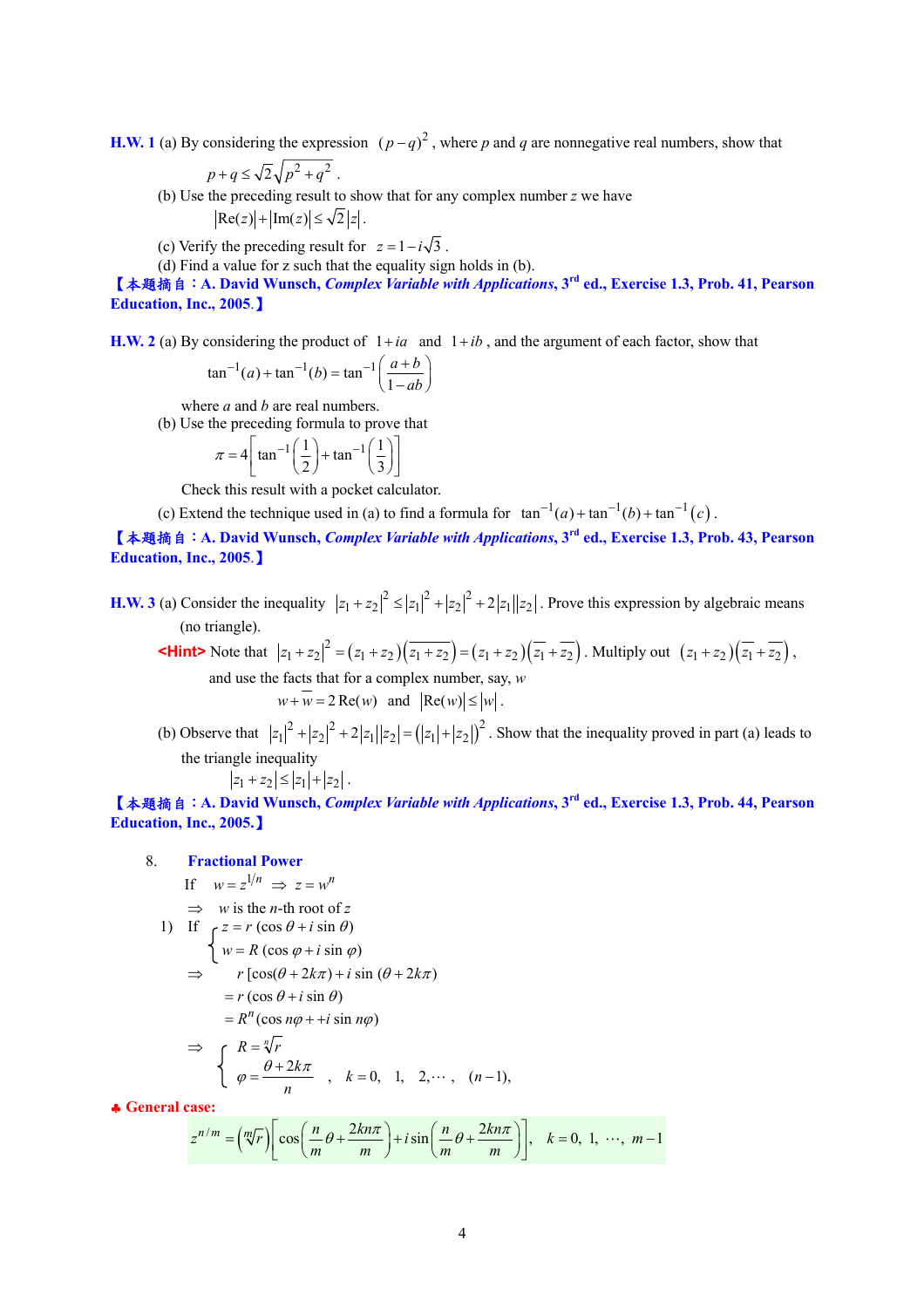**Example 1** 
$$
(-1)^{1/2} = \sqrt{1} \left[ \cos \left( \frac{\pi}{2} + k\pi \right) + i \sin \left( \frac{\pi}{2} + k\pi \right) \right], \quad k = 0, 1 \implies (-1)^{1/2} = i, -i
$$

**Example 2** 
$$
(1 + i\sqrt{3})^{1/5} = \sqrt[5]{2} \left[ \cos\left(\frac{\pi}{15} + k\frac{2\pi}{5}\right) + i\sin\left(\frac{\pi}{15} + k\frac{2\pi}{5}\right) \right], k = 0, 1, 2, 3, 4
$$

$$
(1+i\sqrt{3})^{1/5} = 1.123 + i0.241, k = 0
$$
  
\n
$$
(1+i\sqrt{3})^{1/5} = 0.120 + i1.142, k = 1
$$
  
\n
$$
\implies (1+i\sqrt{3})^{1/5} = -1.049 + i0.467, k = 2
$$
  
\n
$$
(1+i\sqrt{3})^{1/5} = -0.769 - i0.854, k = 3
$$
  
\n
$$
(1+i\sqrt{3})^{1/5} = 1.574 - i0.995, k = 4
$$

**Example 3** Solve the following equation for *w*:

 $w^{4/3} + 2i = 0$ 

$$
<\!\!Sol\!\!>
$$

We have

$$
w^{4/3} = -2i \implies w = (-2i)^{3/4}
$$
 with  $n = 3$ ,  $m = 4$ ,  $r = |z| = |-2i| = 2$  and  $\theta = \arg(-2i) = -\pi/2$ .

Thus,

⇒

$$
w = (-2i)^{3/4} = (\sqrt[4]{2})^3 \left[ \cos\left(\frac{3}{4}\left(-\frac{\pi}{2}\right) + 2k\frac{3}{4}\pi\right) + i\sin\left(\frac{\pi}{15} + k\frac{2\pi}{5}\right) \right], \quad k = 0, 1, 2, 3
$$
  
\n
$$
w = (\sqrt[4]{2})^3 \angle (-3\pi/8), \quad k = 0
$$
  
\n
$$
w = (\sqrt[4]{2})^3 \angle (9\pi/8), \quad k = 1
$$
  
\n
$$
w = (\sqrt[4]{2})^3 \angle (21\pi/8), \quad k = 2
$$
  
\n
$$
w = (\sqrt[4]{2})^3 \angle (33\pi/8), \quad k = 3
$$

**H.W. 4** (a) With the aid of DeMoivre's theorem, express  $\sin 3\theta$  as a real sum of terms containing only functions like  $cos^{m}\theta sin^{n}\theta$ , where *m* and *n* are nonnegative integers.

(b) Repeat the above, but use  $\cos 3\theta$  instead of  $\sin 3\theta$ .

【本題摘自:**A. David Wunsch,** *Complex Variable with Applications***, 3rd ed., Exercise 1.4, Prob. 6, Pearson Education, Inc., 2005**.】

**H.W.5** (a) Using the DeMoivre's theorem, the binomial formula, and an obvious trigonometric identity, show that for integer *n*,

$$
\cos n\theta = \text{Re}\left[\sum_{k=0}^{n} \left(\cos^{n-k}\theta\right) \left(\sqrt{1-\cos^2\theta}\right)^k i^k \frac{n!}{(n-k)!k!}\right]
$$

(b) Show that the preceding expression can be rewritten as

$$
\cos n\theta = \sum_{m=0}^{n/2} (\cos \theta)^{n-2m} \left(1 - \cos^2 \theta\right)^m (-1)^m \frac{n!}{(n-2m)!(2m)!}, \text{ if } n \text{ is even}
$$

and

$$
\cos n\theta = \sum_{m=0}^{(n-1)/2} \left(\cos^{n-2m}\theta\right) \left(1 - \cos^2\theta\right)^m (-1)^m \frac{n!}{(n-2m)!(2m)!}, \text{ if } n \text{ is odd.}
$$

- (c) The preceding formula are useful because they allow us to express  $\cos n\theta$ , where  $n \ge 0$  is any integer, in a finite series involving only powers of  $\cos\theta$  with the highest power equaling *n*. For example, show that  $\cos 4\theta = 8\cos^4 \theta - 8\cos^2 \theta + 1$  by using one of the above formulas.
- (d) If we replace  $\cos\theta$  with *x* in either of the formulas derived in part (b), we obtain polynomials in the variable *x* of degree *n*. These are called *Tchebyshev polynomials*,  $T_n(x)$ , after their inventor, Pafnuty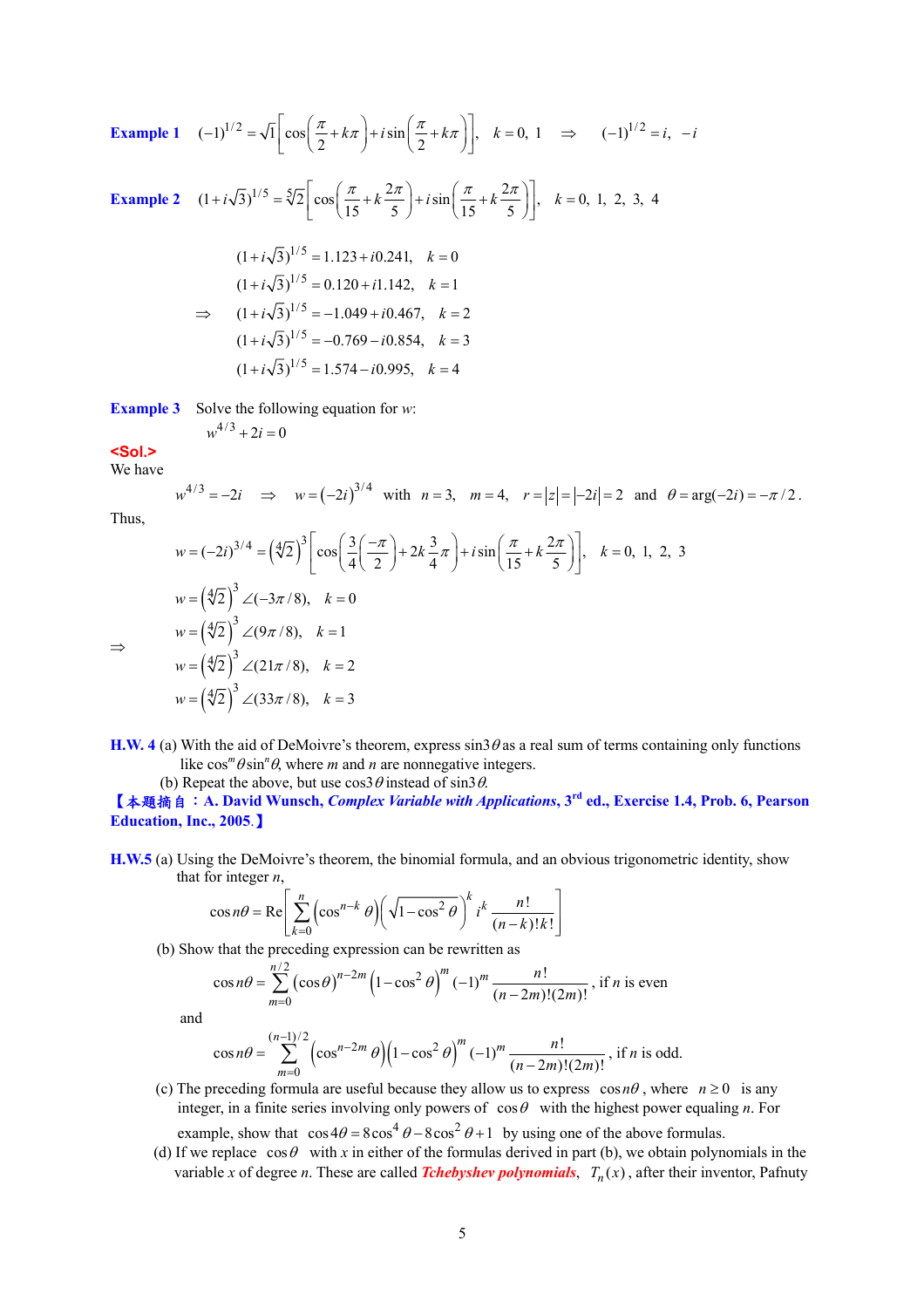Tchebyshev (1821-1894), a Russian who is famous for his research on prime numbers. There are various spelling of his name, some beginning with C. Show that

$$
T_5(x) = 16x^5 - 20x^3 + 5x
$$

【本題摘自:**A. David Wunsch,** *Complex Variable with Applications***, 3rd ed., Exercise 1.4, Prob. 7, Pearson Education, Inc., 2005**.】

**H.W.6** Find all solutions of the equation:  $w^4 + w^2 + 1 = 0$ . 【本題摘自:**A. David Wunsch, Complex Variable** *with Applications***, 3rd ed., Exercise 1.4, Prob. 25, Pearson Education, Inc., 2005**.】

**H.W. 7** Prove that  $\left(\frac{1+i\tan\theta}{1-i\tan\theta}\right)^n = \frac{1+i\tan\theta}{1-i\tan\theta}$  $i \tan \theta$ <sup>n</sup>  $1 + i \tan n$  $i \tan \theta$   $j = 1 - i \tan n$  $\theta$   $\lambda$   $1 + i \tan n\theta$  $\left(\frac{1+i\tan\theta}{1-i\tan\theta}\right)^n = \frac{1+i\tan n\theta}{1-i\tan n\theta}$ , where *n* is any integer. 【本題摘自: A. David Wunsch,

*Complex Variable with Applications***, 3rd ed., Exercise 1.4, Prob. 8, Pearson Education, Inc., 2005**.】

**H.W. 8** (a) Show that  $z^{n+1} - 1 = (z-1)(z^n + z^{n-1} + \cdots + z + 1)$ , where  $n \ge 0$  is an integer and *z* is any complex number.

The preceding implies that

$$
\frac{z^{n+1}-1}{z-1} = z^n + z^{n-1} + \dots + z + 1, \text{ for } z \neq 1 \quad (A)
$$

which the reader should recognize as the sum of a geometric series.

(b) Use the preceding result to find and plot all solutions of  $z^4 + z^3 + z^2 + z + 1 = 0$ .

【本題摘自:**A. David Wunsch,** *Complex Variable with Applications***, 3rd ed., Exercise 1.4, Prob. 27, Pearson Education, Inc., 2005**.】

**H.W. 9** Use the formula for the sum of a geometric series in **H.W. 8** and DeMoivre's theorem to derive the following formulas for  $0 < \theta < 2\pi$ :

> $1 + \cos\theta + \cos 2\theta + \cdots + \cos n\theta = \frac{\cos(n\theta/2)\sin[(n+1)\theta/2]}{\sin(\theta/2)}$  $\theta$  + cos 2 $\theta$  + ... + cos n  $\theta$  =  $\frac{\cos(n\theta/2)\sin[(n+1)\theta]}{\sin(\theta/2)}$  $+\cos\theta + \cos 2\theta + \cdots + \cos n\theta = \frac{\cos(n\theta/2)\sin[(n+1)\theta/2]}{\cos(n\theta/2)},$  $\sin \theta + \sin 2\theta + \sin 3\theta + \cdots + \sin n\theta = \frac{\sin(n\theta/2)\sin[(n+1)\theta/2]}{\sin(\theta/2)}$  $\theta$  + sin 2 $\theta$  + sin 3 $\theta$  + ... + sin  $n\theta$  =  $\frac{\sin(n\theta/2)\sin[(n+1)\theta]}{\sin(\theta/2)}$  $+\sin 2\theta + \sin 3\theta + \cdots + \sin n\theta = \frac{\sin(n\theta/2)\sin[(n+\theta/2)]\sin[(n+\theta/2)]\sin[(n+\theta/2)]\sin[(n+\theta/2)]\sin[(n+\theta/2)]\sin[(n+\theta/2)]\sin[(n+\theta/2)]\sin[(n+\theta/2)]\sin[(n+\theta/2)]\sin[(n+\theta/2)]\sin[(n+\theta/2)]\sin[(n+\theta/2)]\sin[(n+\theta/2)]\sin[(n+\theta/2)]\sin[(n+\theta/2)]\sin[(n+\theta/2)]\sin[(n+\theta/2)]\sin[(n+\theta/2)]\sin[(n+\theta/2)]\sin[(n+\theta/2)]\sin[(n+\theta/$

【本題摘自:**A. David Wunsch,** *Complex Variable with Applications***, 3rd ed., Exercise 1.4, Prob. 34, Pearson Education, Inc., 2005**.】

**H.W. 10** (a) If  $z = r(\cos \theta + i \sin \theta)$ , show that the sum of the values of  $z^{1/n}$  is given by

$$
\sum_{k=0}^{n-1} \sqrt[n]{r} \Big[ \cos(\theta/n) + i \sin(\theta/n) \Big] \times \Big[ \cos(2\pi/n) + i \sin(2\pi/n) \Big]^k, \text{ for } 0 \le \theta \le 2\pi
$$

(b) Show that the sum of the values of  $z^{1/n}$  is zero. Do this by rewriting Eq. (A) in part (a) of **H.W. 8**, but with  $n-1$  used in place of *n*, and employing the formula of part (a).

【本題摘自:**A. David Wunsch,** *Complex Variable with Applications***, 3rd ed., Exercise 1.4, Prob. 28, Pearson Education, Inc., 2005**.】

**H.W.** 11 If *n* is an integer greater than or equal to 2, prove that:

$$
\cos\left(\frac{2\pi}{n}\right) + \cos\left(\frac{4\pi}{n}\right) + \dots + \cos\left[\frac{2(n-1)\pi}{n}\right] = -1,
$$
  
and that  

$$
\sin\left(\frac{2\pi}{n}\right) + \sin\left(\frac{4\pi}{n}\right) + \dots + \sin\left[\frac{2(n-1)\pi}{n}\right] = 0
$$

**Hint**gt Use the result of **H.W. 10 (b)** and take 
$$
z = 1
$$
.

【本題摘自:**A. David Wunsch,** *Complex Variable with Applications***, 3rd ed., Exercise 1.4, Prob. 35, Pearson Education, Inc., 2005**.】

**H.W. 12** Most computational packages such as MATLAB have a numerical means of finding all the roots of any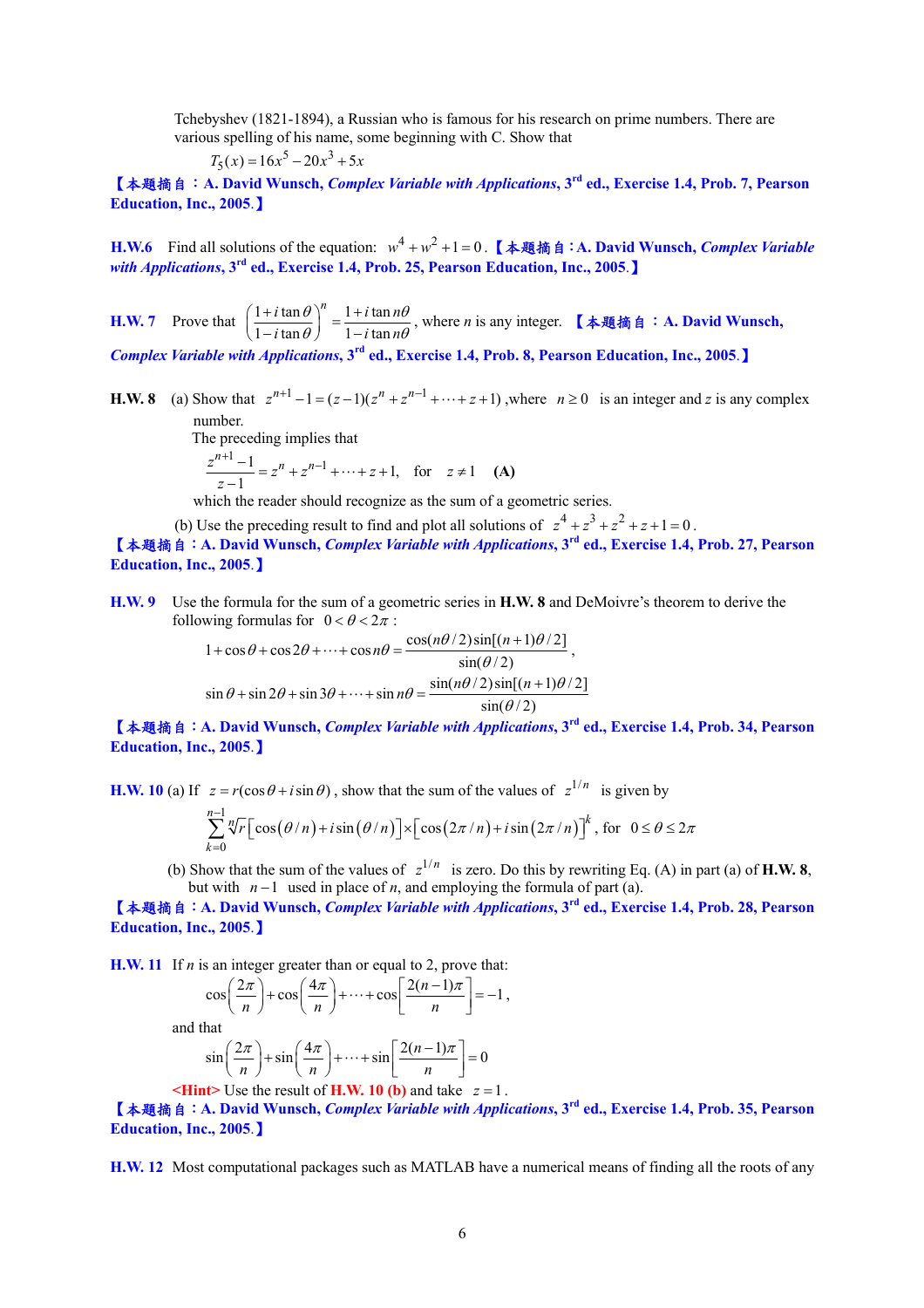polynomial equation like  $a_n z^n + a_{n-1} z^{n-1} + \cdots + a_1 z + a_0 = 0$  where *n* is a positive integer and the coefficients  $a_n$ ,  $a_{n-1}$ , etc. are arbitrary known complex numbers. In **H.W. 8**, we learned an analytic method for solving this equation if all the coefficients are unity; we look at the roots of  $z^{n+1} - 1 = 0$ for  $z \ne 1$ . Using MATLAB, or something comparable, solve the equation  $z^5 + z^4 + z^3 + z^2 + z + 1 = 0$ and compare your solution with that obtained from the method of **H.W. 8**. 【本題摘自:**A. David Wunsch,** *Complex Variable with Applications***, 3rd ed., Exercise 1.4, Prob. 36, Pearson Education, Inc., 2005**.】

**<Ans.>**  MATLAB code:

 $w=[1 1 1 1 1 1];$ roots(w)

 $ans =$ 

```
0.5000 + 0.8660i 0.5000 - 0.8660i 
 -1.0000 
-0.5000 + 0.8660i -0.5000 - 0.8660i
```
**►** We can also use  $z^6 - 1 = 0$  to solve this problem, i.e.,

$$
z = 1^{1/6} = \cos\left(\frac{2k\pi}{6}\right) + i\sin\left(\frac{2k\pi}{6}\right), \quad k = 1, 2, 3, 4, 5, \text{ but not } k = 0.
$$
  

$$
z = 1^{1/6} = \cos\left(\frac{\pi}{3}\right) + i\sin\left(\frac{\pi}{3}\right) = 0.5 + 0.866i, \qquad k = 1
$$
  

$$
= \cos\left(\frac{2\pi}{3}\right) + i\sin\left(\frac{2\pi}{3}\right) = -0.5 + 0.866i, \quad k = 2
$$
  

$$
\Rightarrow \qquad = \cos(\pi) + i\sin(\pi) = -1 + 0i, \qquad k = 3
$$
  

$$
= \cos\left(\frac{4\pi}{3}\right) + i\sin\left(\frac{4\pi}{3}\right) = -0.5 - 0.866i, \quad k = 4
$$
  

$$
= \cos\left(\frac{5\pi}{3}\right) + i\sin\left(\frac{5\pi}{3}\right) = 0.5 - 0.866i, \qquad k = 5
$$

9. Conception of Distance



 $| z_2 - z_1 |$  = The distance from  $z_1$  to  $z_2$ Since  $z_2 - z_1 = (x_2 - x_1) + i (y_2 - y_1)$ so  $|z_2 - z_1| = \sqrt{(x_2 - x_1)^2 + (y_2 - y_1)^2}$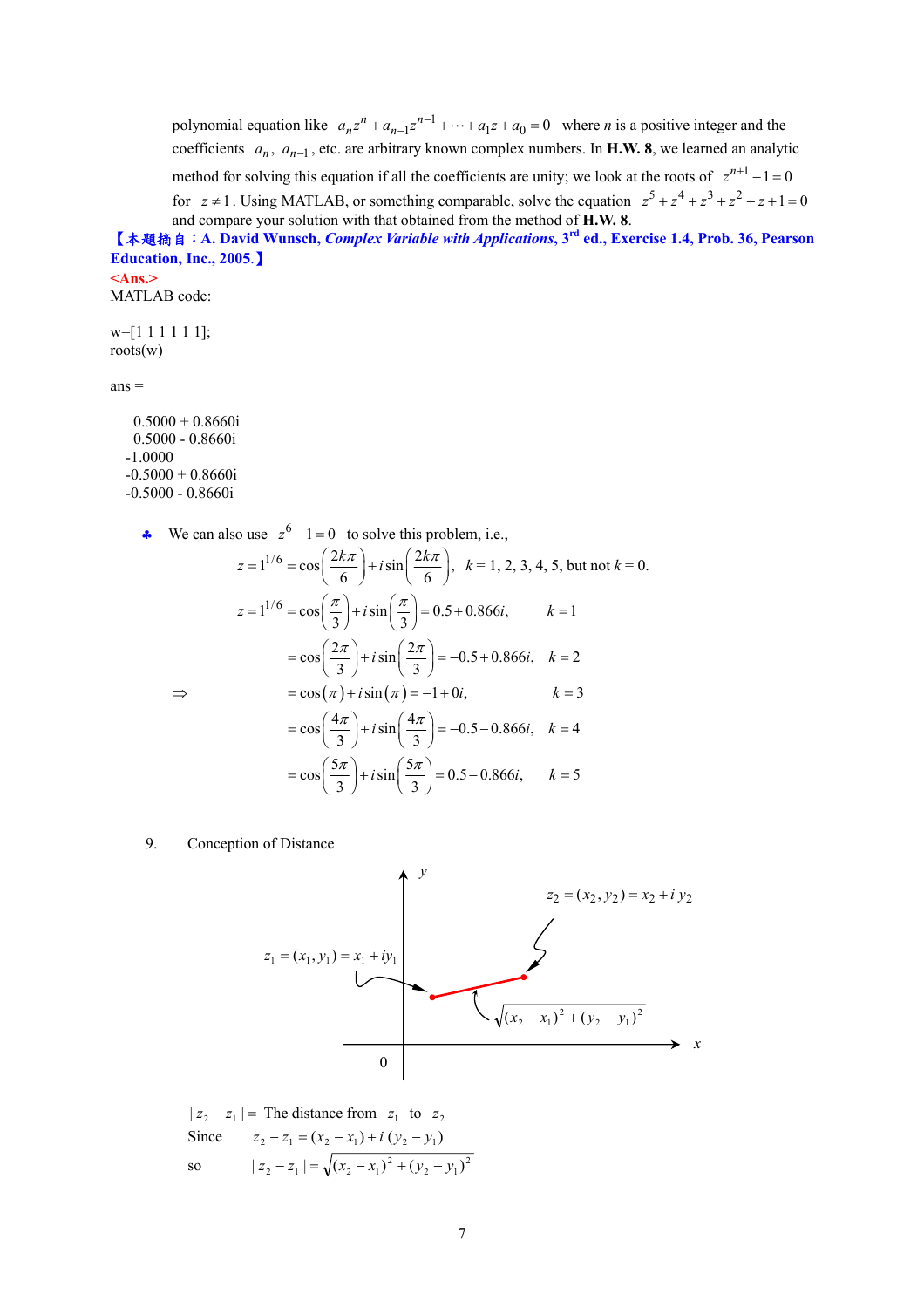10. Points, Sets, Loci, and Regions in the Complex Plane

- **Ex.** Re(*z*) = Re( $x + iy$ ) = 1  $\implies x = 1$   $\implies$  a vertical line in the *z*-plane.
- **Ex.** Inequality  $Re(z) < 1 \implies$  a **region** to the left of the vertical line  $x = 1$  in the *z*-plane
- **Ex.**  $-2 \leq Re(z) \leq 1$  ⇒ **infinite strip** in the *z*-plane
- **Ex.** Re(*z*)  $\leq$  Im(*z*)  $\Rightarrow$  the **shaded region** shown in the figure and includes the boundary line *x* = *y*.
- **Ex.** Let  $z_0 = x_0 + iy_0$  be a complex number.  $|z z_0| = r$ , where  $r > 0 \implies$  a circle in the *z*-plane.

**Ex.** Let  $r_1$  and  $r_2$  be a pair of nonnegative real numbers and  $r_1 < r_2$ .  $|r_1 < |z - z_0| < r_2$   $\implies$  an **annulus** of inner radius  $r_1$ , outer radius  $r_2$ , and center  $z_0$  in the *z*-plane

**Example 1** What region is described by the inequality  $1 < |z + 1 - i| < 2$ ? **<Sol.>** 

We can write this as  $r_1 < |z - z_0| < r_2$ , where  $r_1 = 1$ ,  $r_2 = 2$ ,  $z_0 = -1 + i$ . The region described is the shaded annulus area, but not including the circles shown in the following figure.



- 1) sets  $\equiv$  collections of points
- 2) The points belonging to a set are called its *members* or *elements*.
- 3) A *neighborhood* of radius *r* of a point  $z_0$  is the collection of all the points inside a circle, of radius *r*, centered at  $z_0$ .
- 4) A *deleted neighborhood* of  $z_0$  consists of the points inside a circle centered at  $z_0$  but excludes the point  $z_0$  itself.
- 5) An *open set* is one in which every member of the set has same neighborhood, all of whose points lie entirely within the set.
- 6) A *connected set* is one in which any two points of the set can be joined by some path of straight line segments, all of whose points belong to the set.
- 7) A *domain* is an open connected set.
- 8) A *simply connected domain* contains no holes, but a *multiply connected domain* has one or more holes.
- 9) A *boundary point* of a set is a point whose every neighborhood contains at least one point belonging to the set and one point not belonging to the set.
- 10) An *interior point* of a set is a point having some neighborhood, all of whose elements belong to the set.
- 11) An *exterior point* of a set is a point having a neighborhood, all of whose elements do not belong to the set.
- 12) Let *P* be a point whose every deleted neighborhood contains at least one element of a set *S*. We say that *P* is an *accumulation* (*limit*) *point* of *S*.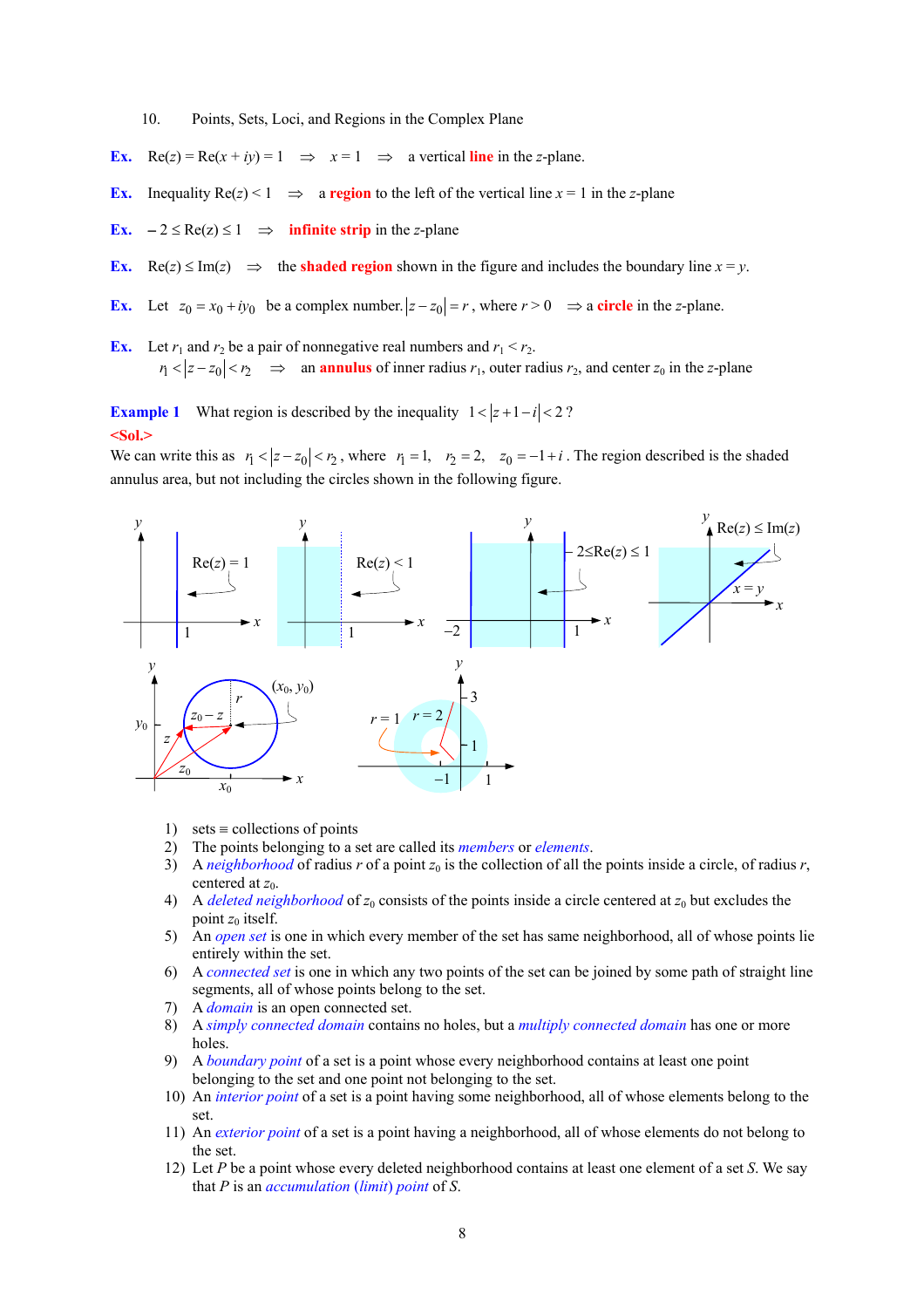- 13) The *null set* contains no points. (*empty set*)
- 14) A *region* is a domain plus possibly some, none, or all the boundary points of the domain.
- 15) A *closed region* consists of a domain plus all the boundary points of the domain.
- 16) A *bounded set* is one whose points can be enveloped by a circle of some finite radius.
- 17) A *bounded closed region* is called a *compact* region.

# **Ex.** The set  $|z| < 1$  is open.

#### **Ex.** See: **A. David Wunsch,** *Complex Variable with Applications***, 3rd ed., pp. 1-44, Pearson Education, Inc., 2005**.

#### ♣ **The complex number infinity and the point at infinity**  *Stereographic projection***:**

 Consider the *z*-plane, with a third orthogonal axis, the ζ -axis, added on. A sphere of radius 1/2 is placed with center at  $x = 0$ ,  $y = 0$ , and  $\zeta = 1/2$ . The north pole, N, lies at  $x = 0$ ,  $y = 0$ , and  $\zeta = 1$  while the south pole, S, is at  $x = 0$ ,  $y = 0$ , and  $\zeta = 0$ . This is called the *Riemann number sphere*.

Let us draw a straight line from N to the point in the *xy*-plane that besides N, represents a complex number *z*. This line intersects the sphere at exactly one point, which we label *z*'. We say that *z*' is the project on the sphere of *z*.

- 1) N on the sphere corresponds to the point at infinity.
- 2) Except when explicitly stated, we will not regard infinity as a number in any sense in this text.
- 3) We will treat infinity as a number satisfying these rules:



#### **1-2 Some Examples**

**1.** If  $z_1 + z_2$  and  $z_1z_2$  are both real.  $\Rightarrow$  *z*<sub>1</sub> and *z*<sub>2</sub> are both real or *z*<sub>1</sub> = −*z*<sub>2</sub> **<proof>**:

Let 
$$
\begin{cases} z_1 + z_2 = r_1 \\ z_1 z_2 = r_2 \end{cases}
$$
,  $r_1, r_2 \in R$ 

It is sufficient to prove that the results for the case when both  $z_1$  and  $z_2$  are not zero. For example,  $z_2 \neq 0$ . Then,

$$
z_1 = \frac{r_2}{z_2}
$$

$$
= \frac{r_2 z_2}{z_2 z_2}
$$

$$
= \frac{r_2}{|z_2|^2} z_2
$$

$$
= r_3 z_2
$$
where 
$$
r_3 = \frac{r_2}{|z_2|^2} \in R
$$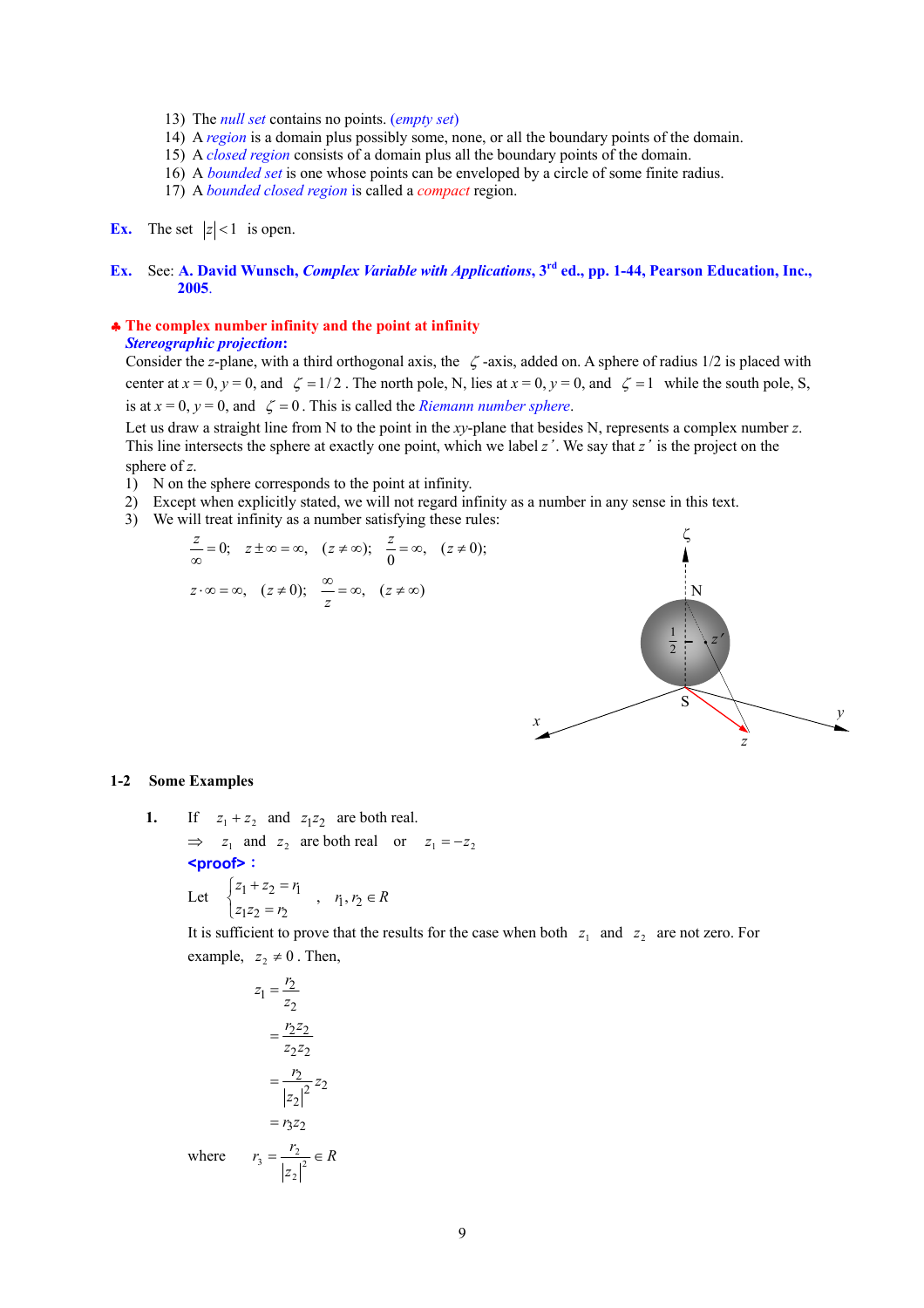Thus,  
\n
$$
z_1 + z_2 = r_3 z_2 + z_2
$$
\n
$$
= (r_3 + 1)z_2
$$
\n
$$
= r_1 \in R
$$
\nBut, we know that\n
$$
\text{Im } r_1 = 0
$$
\nSo,  
\n
$$
\text{Im } [(r_3 + 1)z_2] = (r_3 + 1) \text{Im}(z_2)
$$
\n
$$
= \text{Im } r_1
$$
\n
$$
= 0
$$
\n
$$
\Rightarrow r_3 = -1 \quad \text{or} \quad \text{Im } z_2 = 0
$$

- 1) If we take  $\text{Im } z_2 = 0 \Rightarrow z_2$  is real. Since  $z_1 + z_2 = r_1 \implies z_1$  is also real.
- 2) If we take  $r_3 = -1$  $\Rightarrow z_1 = r_3 z_2$  $=-z_2$

2. If 
$$
z = 1 + \sqrt{3}i
$$
, express the z in polar form completely.  
\n
$$
Sol.>:  $r = \sqrt{x^2 + y^2} = \sqrt{1^2 + \sqrt{3}^2} = 2$   
\nand 
$$
\begin{cases}\n\cos \theta = \frac{1}{\sqrt{2}} \\
\sin \theta = \frac{\sqrt{3}}{2}\n\end{cases} \Rightarrow \theta = \frac{\pi}{3} + 2n\pi
$$
  
\n $\therefore z = 2[\cos(\frac{\pi}{3} + 2n\pi) + i\sin(\frac{\pi}{3} + 2n\pi)]$   
\nIf  $-\pi < \theta \le \pi$ , then  
\n $z = 2(\cos \frac{\pi}{3} + i\sin \frac{\pi}{3})$
$$

- 3. Find  $1\sqrt{3}$ .  $^{100}$  $\left(\frac{1}{2} + \frac{\sqrt{3}}{2}i\right)$  $(2 \t2)$  $\text{Sol.} > \frac{1}{2} + \frac{\sqrt{3}}{2}i = \cos{\frac{\pi}{3}} + i \sin{\frac{\pi}{3}}$ 3 2  $\frac{1}{2} + \frac{\sqrt{3}}{2}i = \cos \frac{\pi}{2} + i \sin \frac{\pi}{2}$  $\Rightarrow \left(\frac{1}{2} + \frac{\sqrt{3}}{2}i\right)^{100} = \left(\cos\frac{\pi}{3} + i\sin\frac{\pi}{3}\right)^{100}$  $\frac{i^2}{2}$  $rac{4\pi}{3} + i \sin \frac{4\pi}{3}$  $\frac{100\pi}{3} + i \sin \frac{100}{3}$ 3 2  $=-\frac{1}{2}$  $=\cos\frac{4\pi}{2}+i\sin\frac{4\pi}{2}$  $=\cos\frac{100\pi}{2}+i\sin\frac{100\pi}{2}$
- 4. Find  $\frac{(3 + 4i)(1 + 1)}{5 + 12i}$ *i*)(1 +  $\sqrt{3}i$  $5 + 12$  $(3 + 4i)(1 + \sqrt{3} i)$ +  $+ 4i(1 +$  $\le$ **Sol.>**:  $\frac{3+12i}{5+12i}$ *i*)(1 +  $\sqrt{3}i$  $5 + 12$  $(3 + 4i)(1 + \sqrt{3} i)$ +  $+4i(1+$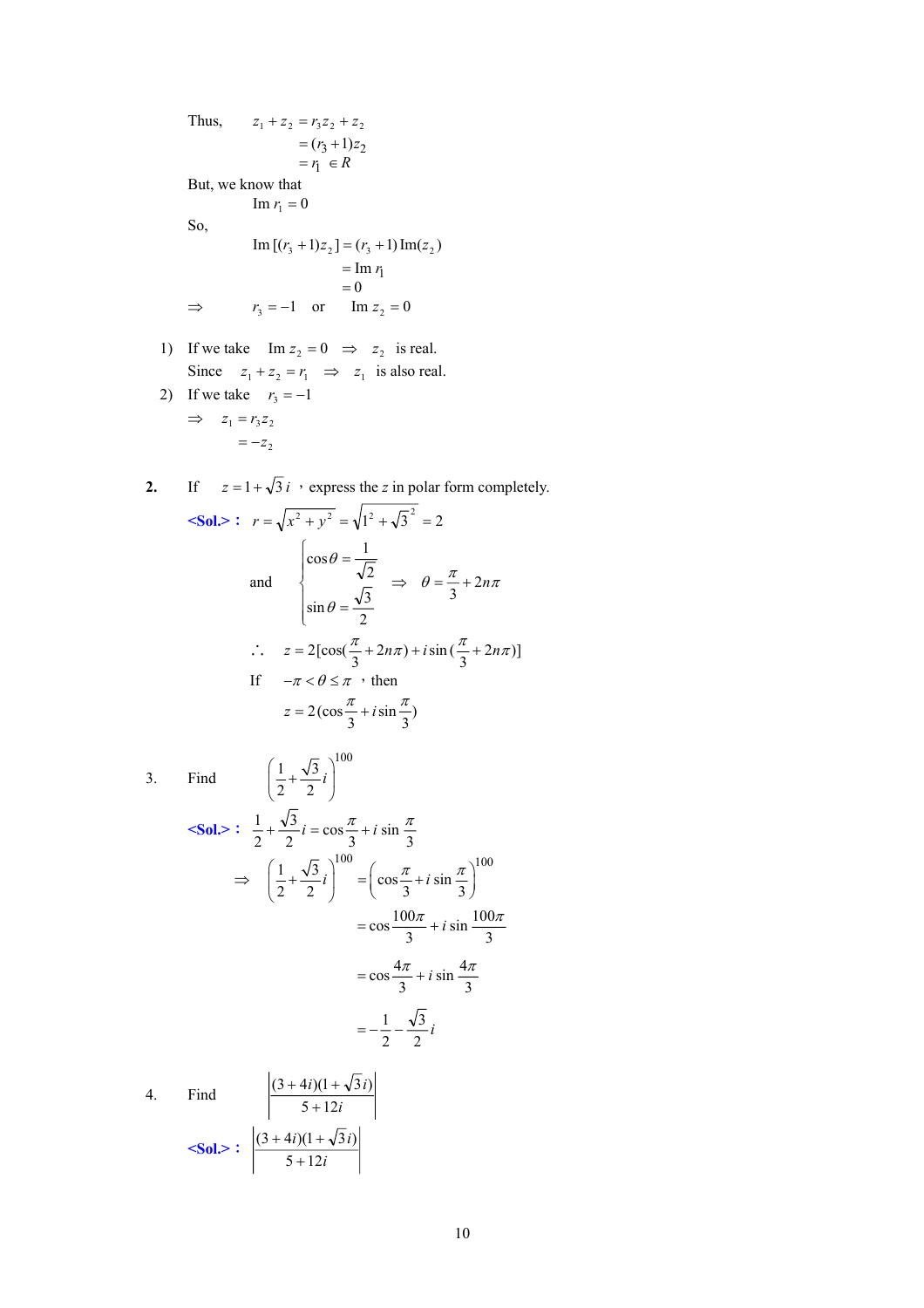$$
=\frac{|3+4i|\cdot|1+\sqrt{3}i|}{|5+12i|}=\frac{5\times12}{13}=\frac{10}{13}
$$

Note that don't express in terms of polar form.

5. Find the square root of  $3 + 4i$ **<Sol.>**: We will solve this problem in two ways.

1) Let 
$$
z = (3 + 4i)^{\frac{1}{2}}
$$
  
\n $\Rightarrow z^2 = 3 + 4i$   
\n $\Rightarrow x^2 - y^2 + 2xyi = 3 + 4i$   
\n $\Rightarrow \begin{cases} x^2 - y^2 = 3 \\ xy = 2 \end{cases}$   
\nBut  $(x^2 + y^2)^2 = (x^2 - y^2)^2 + 2x^2y^2$   
\n $= 9 + 16$   
\n $= 25$   
\n $\Rightarrow \begin{cases} x^2 + y^2 = 5 \\ x^2 - y^2 = 3 \end{cases}$   
\n $\Rightarrow \begin{cases} x^2 = 4 \\ y^2 = 1 \end{cases} \Rightarrow \begin{cases} x = \pm 2 \\ y = \pm 1 \end{cases}$ 

Since  $xy = 2 > 0$  , we know *x* and *y* are both positive or negative

$$
\Rightarrow \qquad \begin{cases} x = 2 \\ y = 1 \end{cases} \qquad \text{or} \qquad \begin{cases} x = -2 \\ y = -1 \end{cases}
$$
  

$$
\Rightarrow \qquad z_1 = 2 + i \quad z_2 = -2 - i
$$

2) We can use the following formula:

$$
w = \sqrt[n]{r} \left[ \cos \frac{\theta + 2k\pi}{n} + i \sin \frac{\theta + 2k\pi}{n} \right]
$$
  
where  $k = 0, 1, 2, \dots, (n - 1) \dots - (1)$   
Since  $3 + 4i = 5\left(\frac{3}{5} + \frac{4}{5}i\right)$   
 $\Rightarrow r = 5, \cos \theta = \frac{3}{5}, \sin \theta = \frac{4}{5}$   
 $0 < \theta < \frac{\pi}{2}, n = 2$   
i)  $k = 0$   
 $\Rightarrow z_1 = \sqrt{5} \left( \cos \frac{\theta}{2} + i \sin \frac{\theta}{2} \right)$   
 $= \sqrt{5} \left[ \sqrt{\frac{1 + \cos \theta}{2}} + i \sqrt{\frac{1 - \cos \theta}{2}} \right]$   
 $= \sqrt{5} \left[ \frac{2}{\sqrt{5}} + \frac{1}{\sqrt{5}i} \right]$   
 $= 2 + i$   
ii)  $k = 1$ 

$$
\Rightarrow z_2 = \sqrt{5} \left[ (\cos(\frac{\theta}{2} + \pi) + i \sin(\frac{\theta}{2} + \pi) \right]
$$

 $\overline{\phantom{a}}$  $\overline{\phantom{a}}$ ⎦

⎤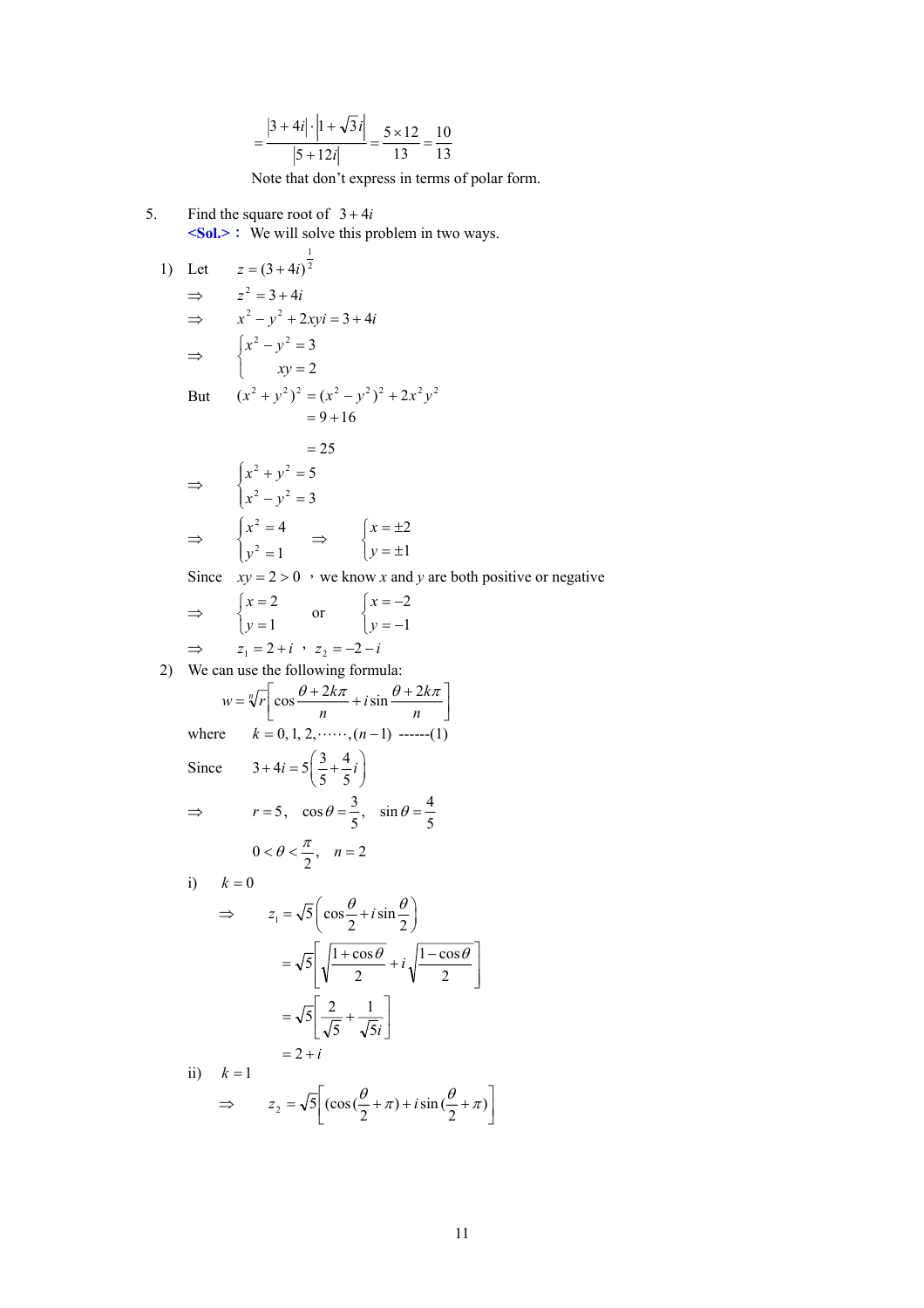$$
= \sqrt{5} \left[ -\cos\frac{\theta}{2} + i\sin\frac{\theta}{2} \right]
$$

$$
= \sqrt{5} \left[ -\frac{2}{\sqrt{5}} - \frac{1}{\sqrt{5}i} \right]
$$

$$
= -2 - i
$$

6. Find the fourth roots of  $-2 - 2\sqrt{3}i$ **<Sol.>**:

Let 
$$
z = -2 - 2\sqrt{3}i
$$
  
\nThen 
$$
\begin{cases} r = |z| = 4 \\ \theta = \frac{4}{3}\pi \text{ or } \theta = -\frac{2}{3}\pi \end{cases}
$$

Substituting the above data into equation (1), gives

$$
z^{\frac{1}{4}} = \sqrt{2} e^{i\left[\frac{\pi}{3} + k\cdot(\frac{\pi}{2})\right]}
$$
, where  $k = 0, 1, 2, 3$ 

The four roots of *z* are

$$
z_{1} = \sqrt{2}/2(1 + i\sqrt{3})
$$
\n
$$
z_{2} = \sqrt{2}/2(-\sqrt{3} + i)
$$
\n
$$
z_{3} = \sqrt{2}/2(-1 - i\sqrt{3})
$$
\n
$$
z_{4} = \sqrt{2}/2(\sqrt{3} - i)
$$
\n
$$
z_{5} = \sqrt{2}/2(\sqrt{3} - i)
$$
\n
$$
z_{6} = \sqrt{2}/2(\sqrt{3} - i)
$$
\n
$$
z_{7} = \sqrt{2}/\sqrt{3}
$$
\n
$$
z_{8} = \sqrt{2}/2(\sqrt{3} - i)
$$
\n
$$
z_{9} = \sqrt{2}/\sqrt{3}
$$
\n
$$
z_{10} = \sqrt{2}/\sqrt{3}
$$
\n
$$
z_{11} = \sqrt{2}/\sqrt{3}
$$
\n
$$
z_{12} = \sqrt{2}/\sqrt{3}
$$
\n
$$
z_{13} = \sqrt{2}/\sqrt{3}
$$
\n
$$
z_{14} = \sqrt{2}/\sqrt{3}
$$
\n
$$
z_{15} = \sqrt{2}/\sqrt{3}
$$
\n
$$
z_{16} = \sqrt{2}/\sqrt{3}
$$
\n
$$
z_{18} = \sqrt{2}/2(-1 - i\sqrt{3})
$$
\n
$$
z_{19} = \sqrt{2}/2(-1 - i\sqrt{3})
$$
\n
$$
z_{10} = \sqrt{2}/2(-1 - i\sqrt{3})
$$
\n
$$
z_{11} = \sqrt{2}/2(-1 - i\sqrt{3})
$$
\n
$$
z_{12} = \sqrt{2}/2(-1 - i\sqrt{3})
$$
\n
$$
z_{15} = \sqrt{2}/2(-1 - i\sqrt{3})
$$
\n
$$
z_{16} = \sqrt{2}/2(-1 - i\sqrt{3})
$$
\n
$$
z_{18} = \sqrt{2}/2(-1 - i\sqrt{3})
$$
\n
$$
z_{18} = \sqrt{2}/2(-1 - i\sqrt{3})
$$
\n
$$
z_{19} = \sqrt{2}/2(-1 - i\sqrt{3})
$$
\n
$$
z_{10} = \sqrt{2}/2(-1 - i\sqrt{3})
$$
\n

7. Denote the roots of equation  $(z+1)^5 + z^5 = 0$  by  $z_k$ ,  $k = 0, 1, 2, 3, 4$ . Show that Re  $z_k = -\frac{1}{2}$ ,  $k = 0, 1, 2, 3, 4$ .

That is, all the roots lie on the line  $x = -\frac{1}{2}$ , which is parallel to the imaginary axis.  $\leq pf.$   $\geq$   $(z+1)^5 + z^5 = 0$ 

$$
(z+1)^2 + z^2 = 0
$$
  
\n
$$
\Rightarrow \left[\frac{z+1}{z}\right]^5 = -1
$$
  
\n
$$
\Rightarrow -\frac{z+1}{z} = e^{i\left(\frac{2k\pi}{5}\right)} \quad \text{........}
$$
\n(1)  
\nwhere  $k = 0, 1, 2, 3, 4$ .  
\nLet  $\frac{2}{5}\pi = \lambda$ , and solving for  $z$  in (1), we find the roots to be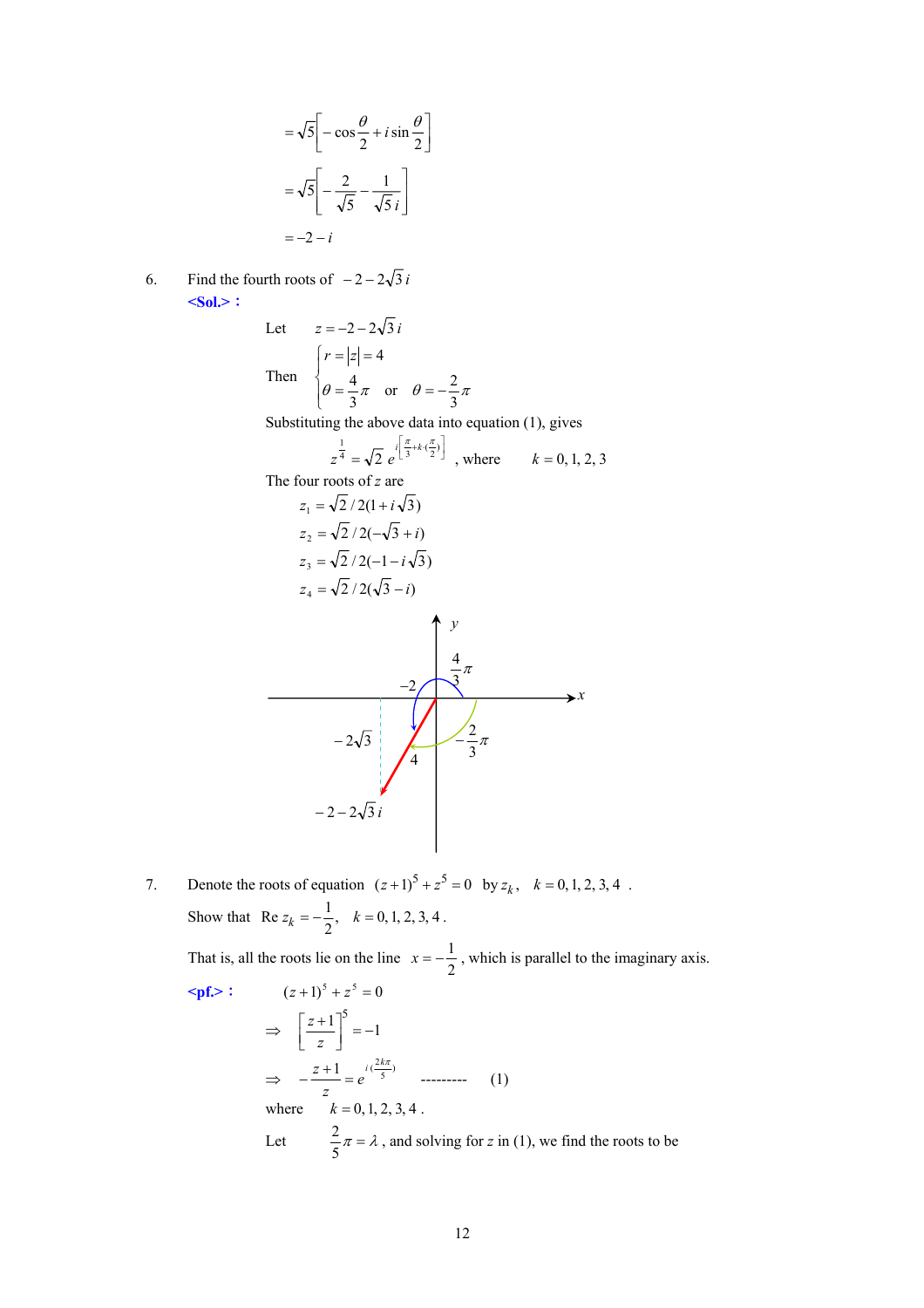$$
z_k = -\frac{1}{1 + e^{i\lambda k}}
$$
  
= 
$$
-\frac{1}{1 + \cos \lambda k + i \sin \lambda k}
$$
  
= 
$$
-\frac{(1 + \cos \lambda k) - i \sin \lambda k}{2(1 + \cos \lambda k)}
$$
  
= 
$$
-\frac{1}{2} + i \frac{\sin \lambda k}{2(1 + \cos \lambda k)}
$$
,  $k = 0, 1, 2, 3, 4$ 

Then, we have

$$
\operatorname{Re} z_k = -\frac{1}{2}
$$

8. What is the graph of  $|z + i| = 1.7$  $\le$ **Sol.>**:  $|z+i| = |x+iy+i|$  $=1$  $=\sqrt{x^2 + (y+1)^2}$ 

$$
\Rightarrow x^2 + (y+1)^2 = 1
$$

Its graph is a circle, centered at  $(0, -1)$  and the radius is  $r = 1$ .

9. What is the graph of 
$$
\left|\frac{z+1}{z-1}\right| = 1
$$
.  
\n
$$
Sol. :  $\left|\frac{z+1}{z-1}\right| = \left|\frac{x+iy+1}{x+iy-1}\right|$   
\n
$$
= \frac{\sqrt{(x+1)^2 + y^2}}{\sqrt{(x-1)^2 + y^2}}
$$
  
\n
$$
= 1
$$
  
\n
$$
\Rightarrow (x+1)^2 = (x-1)^2
$$
  
\n
$$
\Rightarrow x = 0
$$
  
\nSo, its graph is *y* axis.
$$

10. What is the graph of 
$$
\left| \frac{z+1}{z-1} \right| = 2
$$
.  
\n
$$
Sol.>:  $\left| \frac{z+1}{z-1} \right| = \left| \frac{x+i y+1}{x+i y-1} \right|$ \n
$$
= \frac{\sqrt{(x+1)^2 + y^2}}{\sqrt{(x-1)^2 + y^2}}
$$
\n
$$
= 2
$$
\n
$$
\Rightarrow (x+1)^2 + y^2 = 4[(x-1)^2 + y^2]
$$
\n
$$
\Rightarrow 3x^2 - 10x + 3y^2 + 3 = 0
$$
\n
$$
\Rightarrow x^2 - \frac{10}{3}x + \frac{25}{3^2} + y^2 = \frac{16}{9}
$$
\nSo,  $\left( x - \frac{5}{3} \right)^2 + y^2 = \left( \frac{4}{3} \right)^2$
$$

Its graph is a circle.